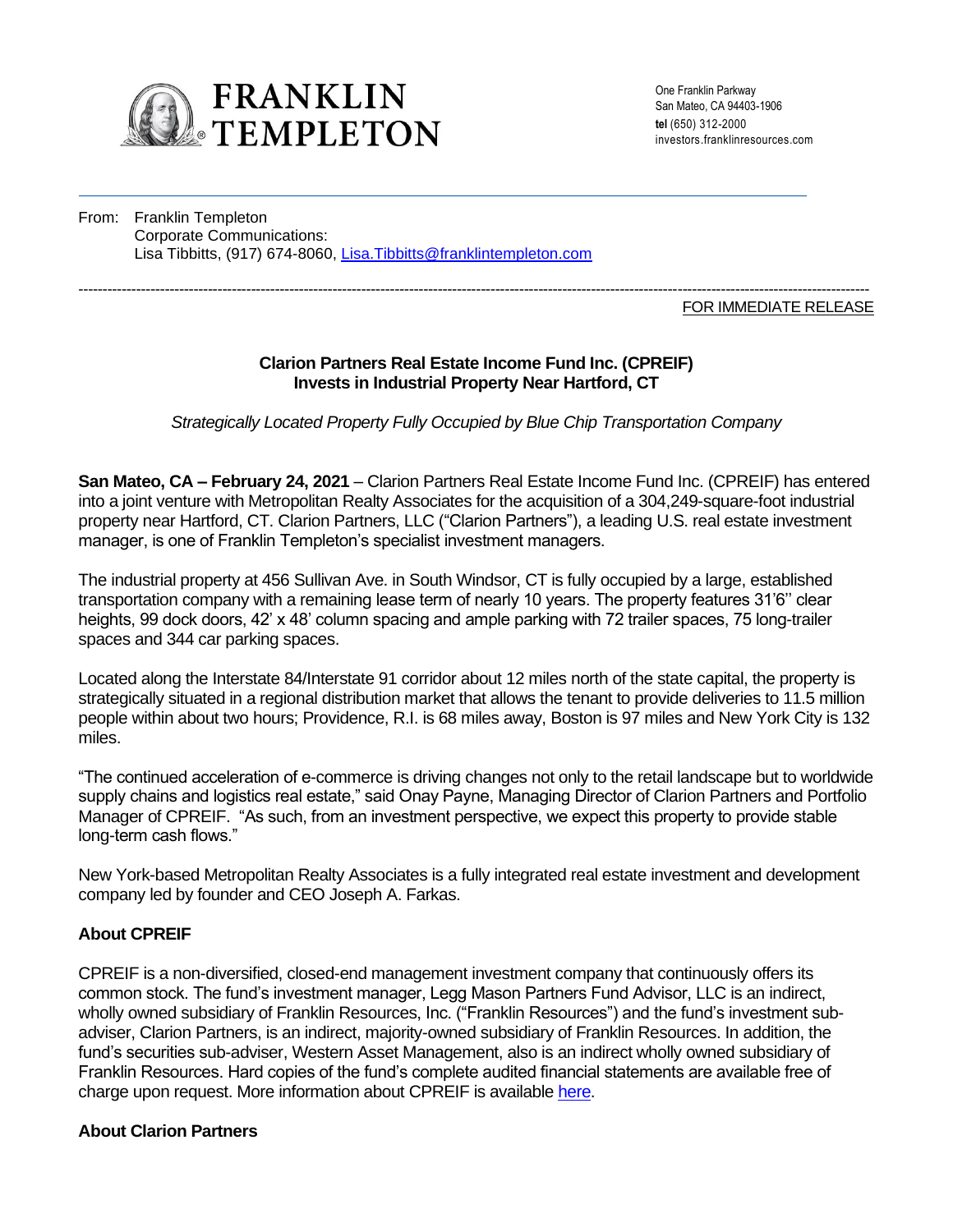Clarion Partners, an SEC registered investment adviser with FCA-authorized and FINRA member affiliates, has been a leading U.S. real estate investment manager for more than 38 years. Headquartered in New York, the firm maintains strategically located offices across the United States and Europe. With more than \$55 billion in total assets under management, Clarion Partners offers a broad range of real estate strategies across the risk/return spectrum to its more than 400 domestic and international institutional investors. More information about the firm is available a[t www.clarionpartners.com.](http://www.clarionpartners.com/)

## **About Franklin Templeton**

Franklin Resources [NYSE:BEN] is a global investment management organization with subsidiaries operating as Franklin Templeton and serving clients in over 165 countries. Franklin Templeton's mission is to help clients achieve better outcomes through investment management expertise, wealth management and technology solutions. Through its specialist investment managers, the company brings extensive capabilities in equity, fixed income, alternatives and custom multi-asset solutions. With offices in more than 30 countries and approximately 1,300 investment professionals, the California-based company has over 70 years of investment experience and approximately \$1.5 trillion in assets under management as of January 31, 2021. For more information, please visit franklintempleton.com and follow us o[n LinkedIn,](https://www.linkedin.com/company/franklin-templeton/mycompany/verification/) [Twitter](https://twitter.com/FTI_US) and [Facebook.](https://www.facebook.com/franklintempleton/)

## Investment Risks

The Fund is newly organized, with a limited history of operations. An investment in the Fund involves a considerable amount of risk. The Fund is designed primarily for long-term investors, and an investment in the Fund should be considered illiquid. Shareholders may not be able to sell their shares in the Fund at all or at a favorable price. Fixed income securities involve interest rate, credit, inflation and reinvestment risks. As interest rates rise, the value of fixed income securities fall. High-yield bonds possess greater price volatility, illiquidity and possibility of default. The Fund's investments are highly concentrated in real estate investments, and therefore will be subject to the risks typically associated with real estate, including but not limited to local, state, national or international economic conditions; including market disruptions caused by regional concerns, political upheaval, sovereign debt crises and other factors. Asset-backed, mortgage-backed or mortgagerelated securities are subject to prepayment and extension risks. The Fund and/or its subsidiaries employ leverage, which increases the volatility of investment returns and subjects the Fund to magnified losses if an underlying fund's investments decline in value. The Fund may use derivatives, such as options and futures, which can be illiquid, may disproportionately increase losses, and have a potentially large impact on Fund performance.

# Liquidity Considerations

The Fund should be viewed as a long-term investment, as it is inherently illiquid and suitable only for investors who can bear the risks associated with the limited liquidity of the Fund. Limited liquidity is provided to shareholders only through the Fund's quarterly repurchase offers for no more than 5% of the Fund's shares outstanding at net asset value. There is no guarantee these repurchases will occur as scheduled, or at all. Shares will not be listed on a public exchange, and no secondary market is expected to develop.

Before investing, carefully consider a Fund's investment objectives, risks, charges and expenses. You can find this and other information in each prospectus, or summary prospectus, if available, at www.leggmason.com. Please read it carefully.

All investments involve risk, including loss of principal. Past performance is no guarantee of future results. Any information, statement or opinion set forth herein is general in nature, is not directed to or based on the financial situation or needs of any particular investor, and does not constitute, and should not be construed as, investment advice, forecast of future events, a guarantee of future results, or a recommendation with respect to any particular security or investment strategy or type of retirement account. Investors seeking financial advice regarding the appropriateness of investing in any securities or investment strategies should consult their financial professional.